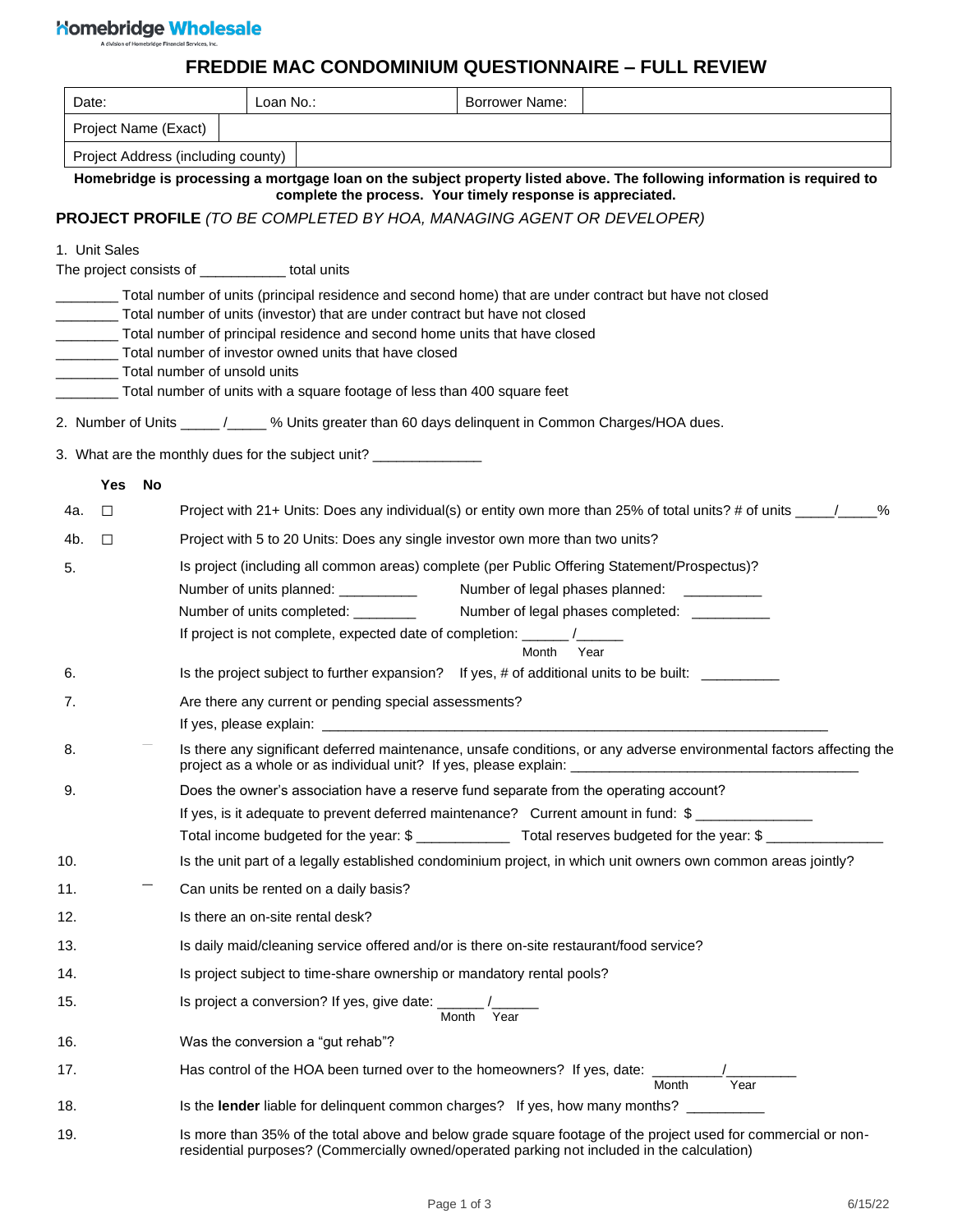### **Nomebridge Wholesale**

## **FREDDIE MAC CONDOMINIUM QUESTIONNAIRE – FULL REVIEW**

|     | Yes              | No                                                                                                                                                                                                                                                                                                                         |                                                                                                                                                                                                   |  |  |  |  |  |  |
|-----|------------------|----------------------------------------------------------------------------------------------------------------------------------------------------------------------------------------------------------------------------------------------------------------------------------------------------------------------------|---------------------------------------------------------------------------------------------------------------------------------------------------------------------------------------------------|--|--|--|--|--|--|
| 20. | $\Box$           |                                                                                                                                                                                                                                                                                                                            | Does the project have any non-incidental business operation owned or operated by the HOA?                                                                                                         |  |  |  |  |  |  |
| 21. | $\Box$           |                                                                                                                                                                                                                                                                                                                            | Is the project a condo-hotel?                                                                                                                                                                     |  |  |  |  |  |  |
| 22. | $\Box$           |                                                                                                                                                                                                                                                                                                                            | Does the project legal name contain the word "resort" or "hotel/motel"?                                                                                                                           |  |  |  |  |  |  |
| 23. | □                |                                                                                                                                                                                                                                                                                                                            | Does the project contain manufactured homes?                                                                                                                                                      |  |  |  |  |  |  |
| 24. | $\Box$           |                                                                                                                                                                                                                                                                                                                            | Is the HOA a party to any current/pending litigation or pre-litigation (e.g. arbitration or mediation)? If yes, please<br>provide details separately.                                             |  |  |  |  |  |  |
| 25. | $\Box$           |                                                                                                                                                                                                                                                                                                                            |                                                                                                                                                                                                   |  |  |  |  |  |  |
| 26. | $\Box$           |                                                                                                                                                                                                                                                                                                                            |                                                                                                                                                                                                   |  |  |  |  |  |  |
|     |                  |                                                                                                                                                                                                                                                                                                                            |                                                                                                                                                                                                   |  |  |  |  |  |  |
|     |                  |                                                                                                                                                                                                                                                                                                                            |                                                                                                                                                                                                   |  |  |  |  |  |  |
| 27. | $\Box$           | Are any units subject to resale restrictions? If yes, ______ number of below market rate units (or other<br>restrictions such as low-income or moderate-income purchasers or on the basis of age that affect the resale)?<br>List of unit #'s that are subject to resale restrictions (attach separate page if necessary): |                                                                                                                                                                                                   |  |  |  |  |  |  |
| 28. | $\Box$           |                                                                                                                                                                                                                                                                                                                            | Projects consisting of 5-20 units: Does any individual/entity own more than 2 units? If yes, # of units ______                                                                                    |  |  |  |  |  |  |
| 29. | $\Box$           |                                                                                                                                                                                                                                                                                                                            | Is the project owned or operated as a continuing care facility?                                                                                                                                   |  |  |  |  |  |  |
| 30. | $\Box$           |                                                                                                                                                                                                                                                                                                                            | Is the project a live-work project? If yes, is it mostly residential in character and are the unit owner's operators of<br>the business? $\Box$ Yes $\Box$ No                                     |  |  |  |  |  |  |
| 31. | □                |                                                                                                                                                                                                                                                                                                                            | Is the project an investment security?                                                                                                                                                            |  |  |  |  |  |  |
| 32. | $\Box$           |                                                                                                                                                                                                                                                                                                                            | Is the land owned? If leased, expiration date is: ______________________________<br>Month Year                                                                                                    |  |  |  |  |  |  |
| 33. | $\Box$           |                                                                                                                                                                                                                                                                                                                            | Are the recreational facilities owned by the HOA?                                                                                                                                                 |  |  |  |  |  |  |
| 34. | $\Box$           |                                                                                                                                                                                                                                                                                                                            | Does the project have shared amenities? If yes, please explain (attach separate page if necessary):                                                                                               |  |  |  |  |  |  |
| 35. | <b>Insurance</b> |                                                                                                                                                                                                                                                                                                                            | Who is named insured on HOA's master insurance policy? __________________________                                                                                                                 |  |  |  |  |  |  |
|     | <b>Yes</b>       | No                                                                                                                                                                                                                                                                                                                         |                                                                                                                                                                                                   |  |  |  |  |  |  |
|     | 36. $\Box$       |                                                                                                                                                                                                                                                                                                                            | Are common elements/limited common elements insured to 100% replacement cost?<br>Coverage: \$ ______________________Deductible: \$ __________________________Expiration Date: ___________________ |  |  |  |  |  |  |
| 37. | $\Box$           |                                                                                                                                                                                                                                                                                                                            | Are units or common improvements located in a flood zone?                                                                                                                                         |  |  |  |  |  |  |
| 38. | $\Box$           |                                                                                                                                                                                                                                                                                                                            | If yes, is flood insurance in force?                                                                                                                                                              |  |  |  |  |  |  |
| 39. | $\Box$           |                                                                                                                                                                                                                                                                                                                            | Does the flood insurance cover 100% replacement?                                                                                                                                                  |  |  |  |  |  |  |
| 40. | $\Box$           |                                                                                                                                                                                                                                                                                                                            | Or, is the coverage the maximum available per federal flood program?                                                                                                                              |  |  |  |  |  |  |

41. □ Is the HOA insured for general liability? If yes, amount of coverage \$ 42. □ Is the HOA insured for Fidelity Bond? If yes, amount \$ \_\_\_\_\_\_\_\_\_\_\_\_\_\_\_\_\_\_ Amount carried by management company \$

Minimum number of days required for written notification to be given to HOA or insurance trustee before any substantial changes to project coverage can be made or before project coverage can be canceled: \_\_\_\_\_\_\_\_